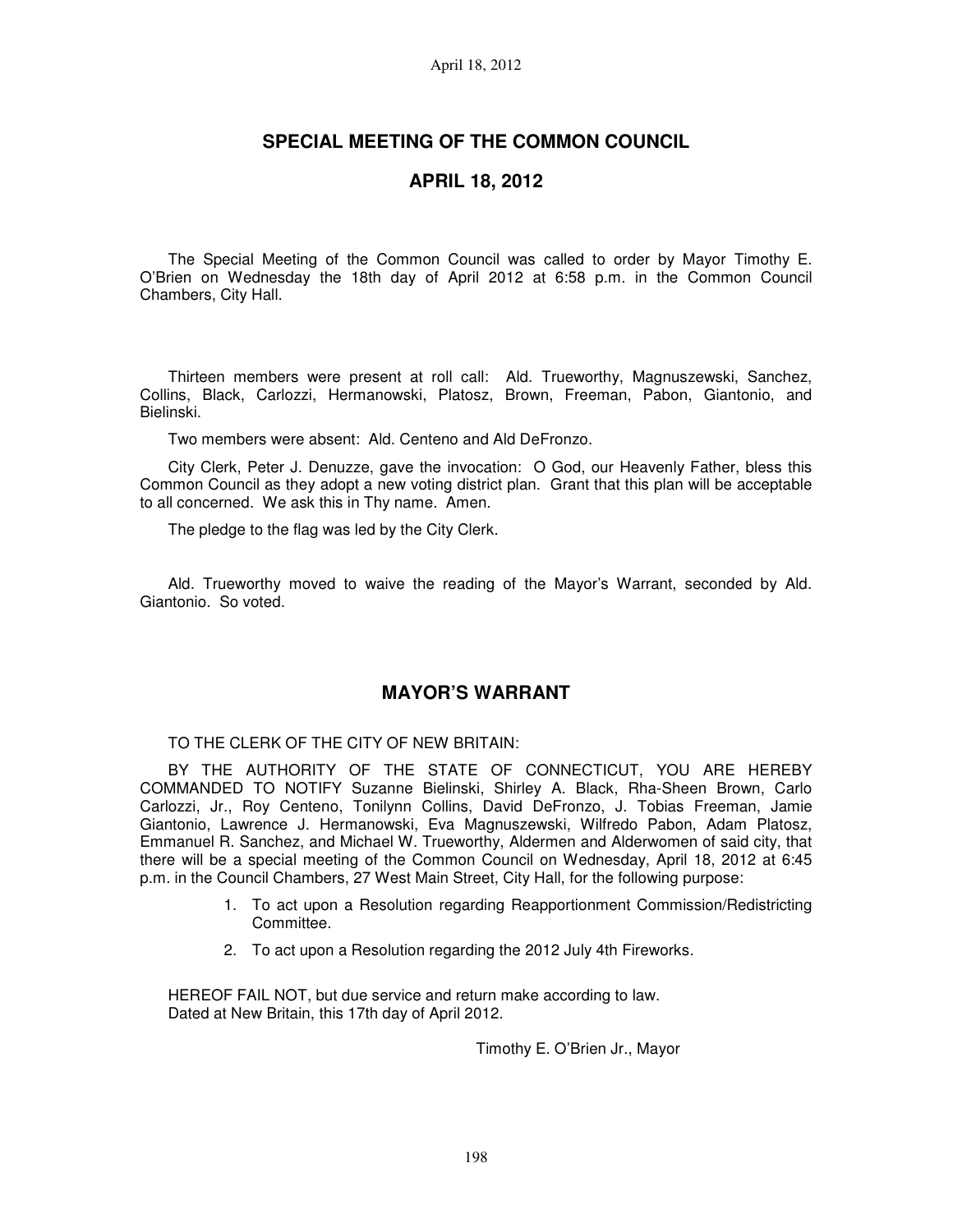### **RESOLUTIONS**

### **31712-2 RE: NEW VOTING DISTRICT PLAN**

To His Honor, the Mayor, and the Common Council of the City of New Britain: the undersigned beg leave to recommend the adoption of the following:

WHEREAS, every ten years the State of Connecticut must re-draw lines for General Assembly districts; and

WHEREAS, every ten years, the City of New Britain must establish new voting precincts to conform with the new General Assembly districts; and

WHEREAS, pursuant to Section 3-4 of the Charter, the Common Council appointed a Reapportionment Commission/Redistricting Commission to make a recommendation to the full Common Council; and

WHEREAS, on March 28, 2012, the Reapportionment Commission/Redistricting Commission recommended a voting district plan to the Common Council; NOW, THEREFORE, BE IT

RESOLVED; that the Common Council of the City of New Britain hereby adopts the voting district plan as amended by the full Common Council and set forth in the attached map; and BE IT FURTHER

RESOLVED; that upon the adoption of this resolution the effective date of such voting district plan shall be June 1, 2012 and shall have the full force of law; and BE IT FURTHER

RESOLVED; that the approved voting district plan shall be filed with the Town Clerk and with the Registrar of Voters; and it shall be publicized in accordance with the state statutes.

> Alderman Michael W. Trueworthy, President Pro Tempore

> Alderman Lawrence Hermanowski Alderman Wilfredo Pabon Alderman Jamie Giantonio

Ald. Trueworthy moved to accept and adopt, seconded by Ald. Bielinski. Roll call vote – 13 in favor, 0 opposed. IN FAVOR: Ald. Trueworthy, Magnuszewski, Sanchez, Collins, Black, Carlozzi, Hermanowski, Platosz, Brown, Freeman, Pabon, Giantonio and Bielinski. Approved by Mayor Timothy O'Brien Jr. the 19th day of April 2012.

### **31824 RE: BUDGET TRANSFER – FIREWORKS 2012**

To His Honor, the Mayor, and the Common Council of the City of New Britain: the undersigned beg leave to recommend the adoption of the following:

PURPOSE: To authorize the Mayor to sign a contract, all permits, and firework documents related to the firework show on July 4, 2012. In addition the City has a fiscal year that ends at June 30th and a new fiscal year begins on July 1st. The Finance Department needs time to process the payment for July 4th, but the July 4th Fireworks budget money is not available until July 1st of FY 13. Due to the timing of this transaction happening at fiscal year end, the cost of the July 4, 2012 fireworks celebration will come out of Fund 256, the on-going Fireworks Fund.

Whereas, the Purchasing Agent for the City of New Britain went out to bid for a \$25,000 firework show, and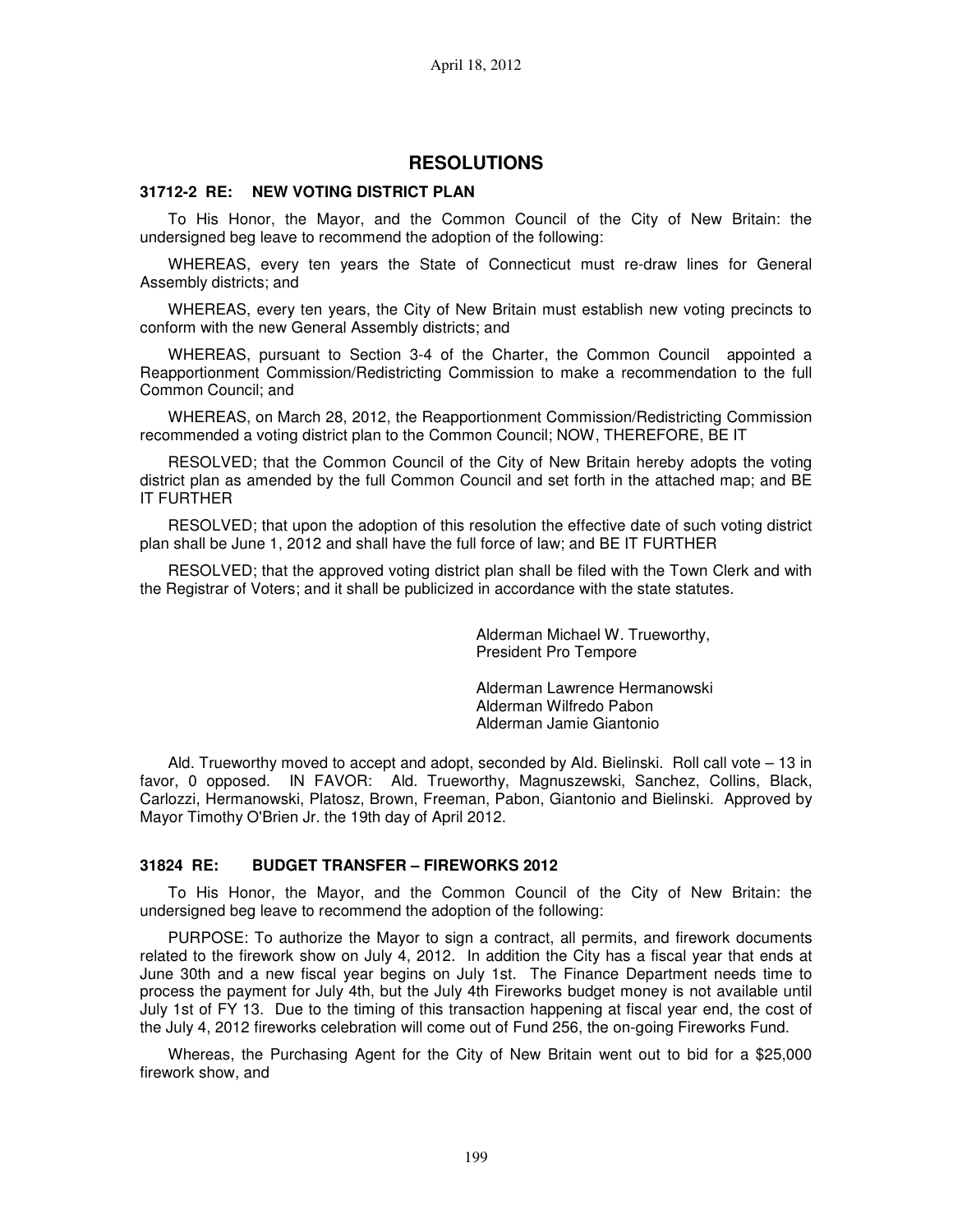Whereas, over 45,000 people were in attendance for last year's firework show at Stanley Quarter Park, and

Whereas, the Parks and Recreation administration has analyzed the bids that were received and interviewed the most responsible bidder and is recommending Pyrotecnico out of New Castle, Pennsylvania, and

Whereas, Pyrotecnico offered the largest number of shells and sizes as desired by the Parks and Recreation Department, and

Whereas, the Parks and Recreation administration has contacted references that were all positive, and

Whereas, \$25,000 must be attained from various sources. There is \$12,000 set aside in the FY 13 General Fund Budget 001450000-5807 Fireworks account that can be transferred to 001152000-7010 Transfer Out to Other Funds,

Therefore be it, Resolved, that monies be transferred within the FY 2012-2013 General Fund Budget for this purpose as follows:

| From:<br>001450000-5807 | Non-Department Events - July 4th Fireworks         | SS. | 12.000 |
|-------------------------|----------------------------------------------------|-----|--------|
| To:<br>001152000-7010   | Financial Administration - Transfer to Other Funds |     | 12.000 |

Therefore, Be It Further Resolved, the Common Council authorize Mayor Timothy E. O'Brien Jr. to enter into an agreement with Pyrotecnico and sign any appropriate documents required by the State of Connecticut and local officials. In addition to that the Fireworks Fund budget be amended for this purpose as follows:

| Increase Revenues:<br>256417002-4512<br>256417002-6001 | Fireworks Fund - Donations<br>Fireworks Fund - Transfer from General Fund                                                                     | \$<br>\$ | 13,000<br>12,000 |
|--------------------------------------------------------|-----------------------------------------------------------------------------------------------------------------------------------------------|----------|------------------|
| Increase Expenditures:<br>256417002-5807               | Fireworks Fund - July 4th Fireworks                                                                                                           | S        | 25,000           |
|                                                        | Alderwoman Shirley A. Black<br>Alderman Jamie Giantonio<br>Alderman Rha-Sheen Brown<br>Alderwoman Eva Magnuszewski<br>Alderman David DeFronzo |          |                  |

Alderman Emmanuel Sanchez

Ald. Trueworthy moved to accept and adopt, seconded by Ald. Pabon.

Ald. Carlozzi moved to suspend the rules to allow Mayor O'Brien to speak on the resolution before the Council, seconded by Ald. Trueworthy. So voted.

The Council returned to regular order.

Resolution accepted and adopted by voice vote. Approved April 19, 2012 by Timothy E. O'Brien, Mayor.

There being no further business to come before the Council, Ald. Trueworthy moved to adjourn, seconded by Ald. Sanchez. So voted. Meeting adjourned at 7:22 p.m.